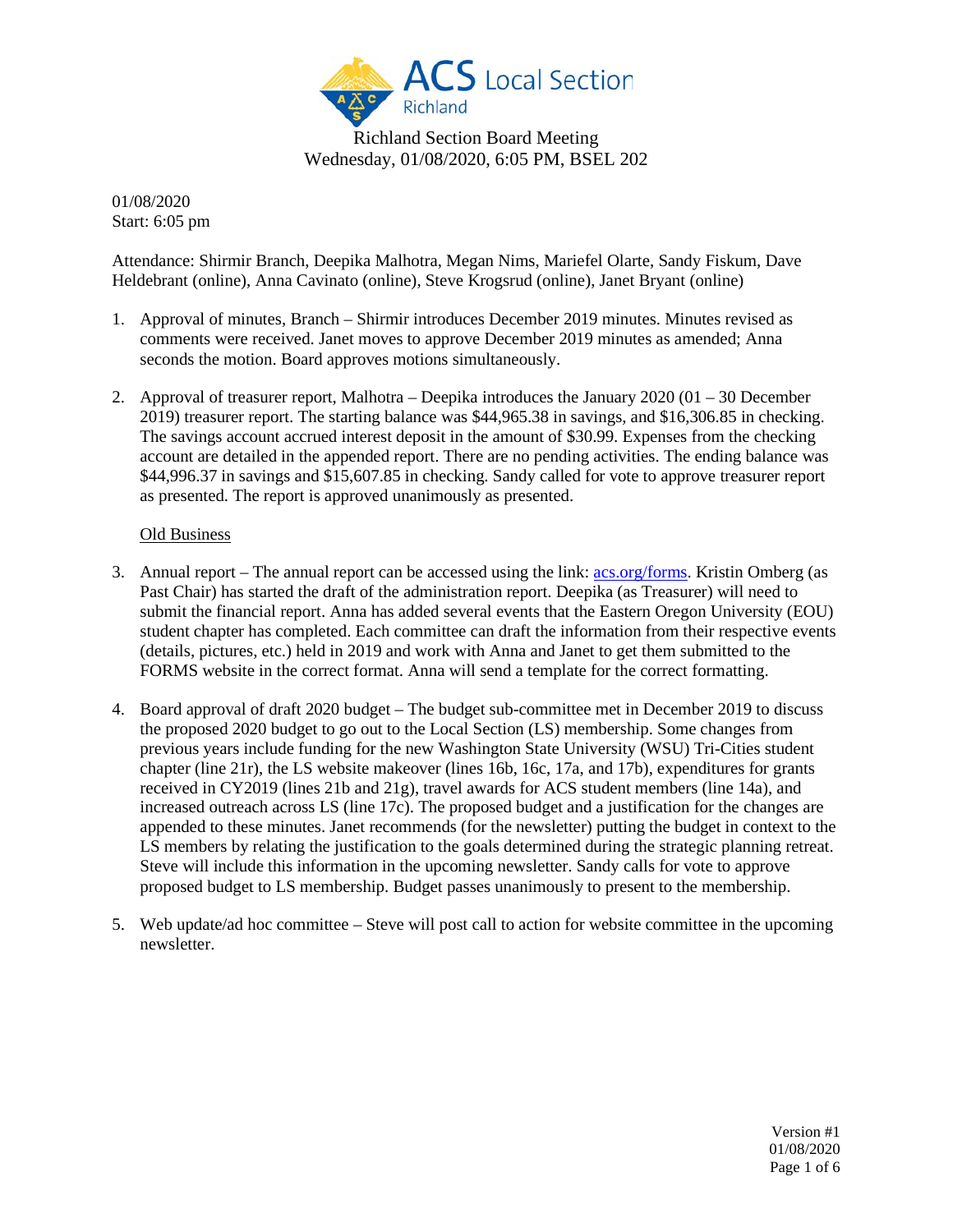

# Richland Section Board Meeting Wednesday, 01/08/2020, 6:05 PM, BSEL 202

### New Business

- 6. Assign standing committee chairs: Program, Membership, Nominating, Awards, Public Relations, Education, Diversity and Inclusion, Government Affairs, Women Chemists. In addition to the standing committees, Janet recommends nominating chairs for ad hoc committees.
	- a. Programs: Mariefel will serve (as Chair-Elect) as the Programs Chair. Sandy has recommended Gabriel Hall of PNNL to work with Mariefel.
	- b. Membership: Deepika served as Membership Chair for CY2019 as well as Treasurer. However, Janet recommends a dedicated chair in CY2020 and not double loading Deepika. Sandy recommended asking Susan to take on the role. Janet will work with Kristin to reach out to the LS ACS Fellows and membership to recruit a volunteer.
	- c. Nominations: Kristin will serve (as Past Chair) as the Nominations Chair.
	- d. Awards: During discussion it was posted Kristin (as Past Chair) will serve as the Awards Chair. Janet will check the Bylaws to confirm. If this is not the case, Janet will continue to serve as the Awards Chair.
	- e. Public Relations: Steve will continue to serve as Public Relations Chair unless someone from the LS membership wants to take on the role. He is more than willing to assist the new Public Relations Chair in taking on their role. Steve has also confirmed that Alice Xu will also continue serve as the newsletter editor.
	- f. Education: Cristina Padilla-Cintron from the Pacific Northwest National Laboratory (PNNL) was nominated to serve as the Education Chair. Janet recommended asking an educator to step in, such as faculty from WSU, Columbia Basin College (CBC), Walla Walla, or EOU. Anna will ask one of her colleagues, Colby Heideman from EOU. Sandy suggests Janet Hylden from CBC be contacted for interest. Anna also recommends asking Nelmi Devarie Baez from WSU. Sandy will reach out to Janet, Nelmi, and Cristina.
	- g. Diversity and Inclusion: Anna will continue to serve as the Diversity and Inclusion Chair. She recommended asking someone to work with her, such as Nelmi and/or Cristina. Mariefel noted that two students and an older scientist (John Fox?) at the 2019 Geezerfest indicated on the sign-up sheet that they were interested in participating in a committee.
	- h. Government Affairs: Kristin will serve as the Government Affairs Committee Chair.
	- i. Women Chemists: Megan will serve as the Women Chemists Committee Chair.
	- j. Bylaws (ad hoc): Janet will serve as the Bylaws Chair.
	- k. Digital presence (ad hoc): Steve will serve as the Digital Presence Chair.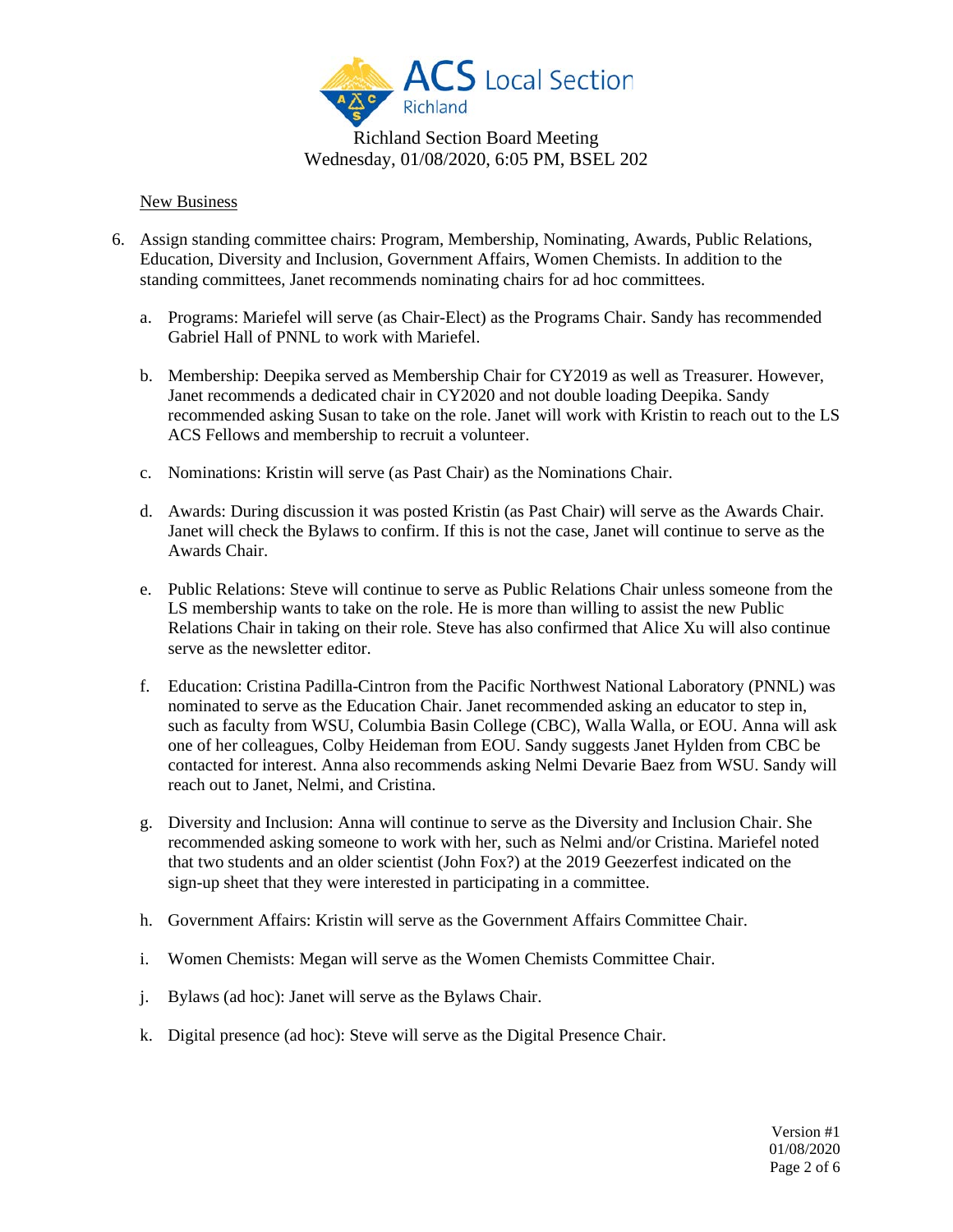

Richland Section Board Meeting Wednesday, 01/08/2020, 6:05 PM, BSEL 202

- 7. February Science Café/membership meeting to vote on bylaws and budget: subject, date, time Per the current Bylaws, the proposed drafts of the Bylaws and the budget needs to be voted on at an official LS meeting. Sandy has reserved the Gallery Room at Richland Public Library on Wednesday, 19 February 2020 from 6 – 8 pm. Proposed bylaws budget will need to be uploaded to the website at least three weeks before the event/vote (Wednesday, 29 January 2020). The newsletter must also be sent out on or before this day. Janet is writing a paragraph highlighting the need to update the LS bylaws. She will send to Sandy and Steve for distribution with the bylaws draft. Sandy has asked Mariefel to present her research at the Science Café.
- 8. Newsletter Steve will get the newsletter to the LS as soon as it is ready. Any announcements need to be submitted to Steve as soon as possible. Some announcements include: Mid-Columbia Science Fair, ACS Fellows honors; LS Volunteer of the Year (Megan Nims). Janet says there needs to be a call for nominations for ACS Fellow (due 01 April 2020) into the newsletter. Janet will serve as person of contact.
- 9. Date for annual Social 2020 Anna proposes Friday, 13 November 2020 for the Annual Social. She also recommended 06 or 20 of November if 13 does not work out. Deepika will go to the Richland Community Center to reserve the room from  $5 - 9$  pm. Anna has also announced that she will be on sabbatical in the next school year, so there will be a new Faculty Advisor for the EOU student chapter.
- 10. Committee Reports
	- a. WCC is planning a social for Women's History Month. This year's event will recognize women in the wine industry. Janet has a contact with the Washington Wine Commission who is looking to be more active in the LS.
	- b. EOU has two Saturday Science Events planned. One event will be in collaboration with Treasure Valley Community College in Ontario, OR. EOU has started a partnership with WSU through the Inter-Chapter Relations Grant. This will allow WSU students to travel to EOU to assist with the organization of an event. EOU will in turn travel to WSU to help organize their own event. EOU will put together a request for funding for student travel to ACS in Philadelphia. Anna was reappointed to the LSAC as a member.

Shirmir moves to adjourn January 2020 meeting; Mariefel seconds the motion. Motion carries unanimously. Meeting adjourned: 6:59 pm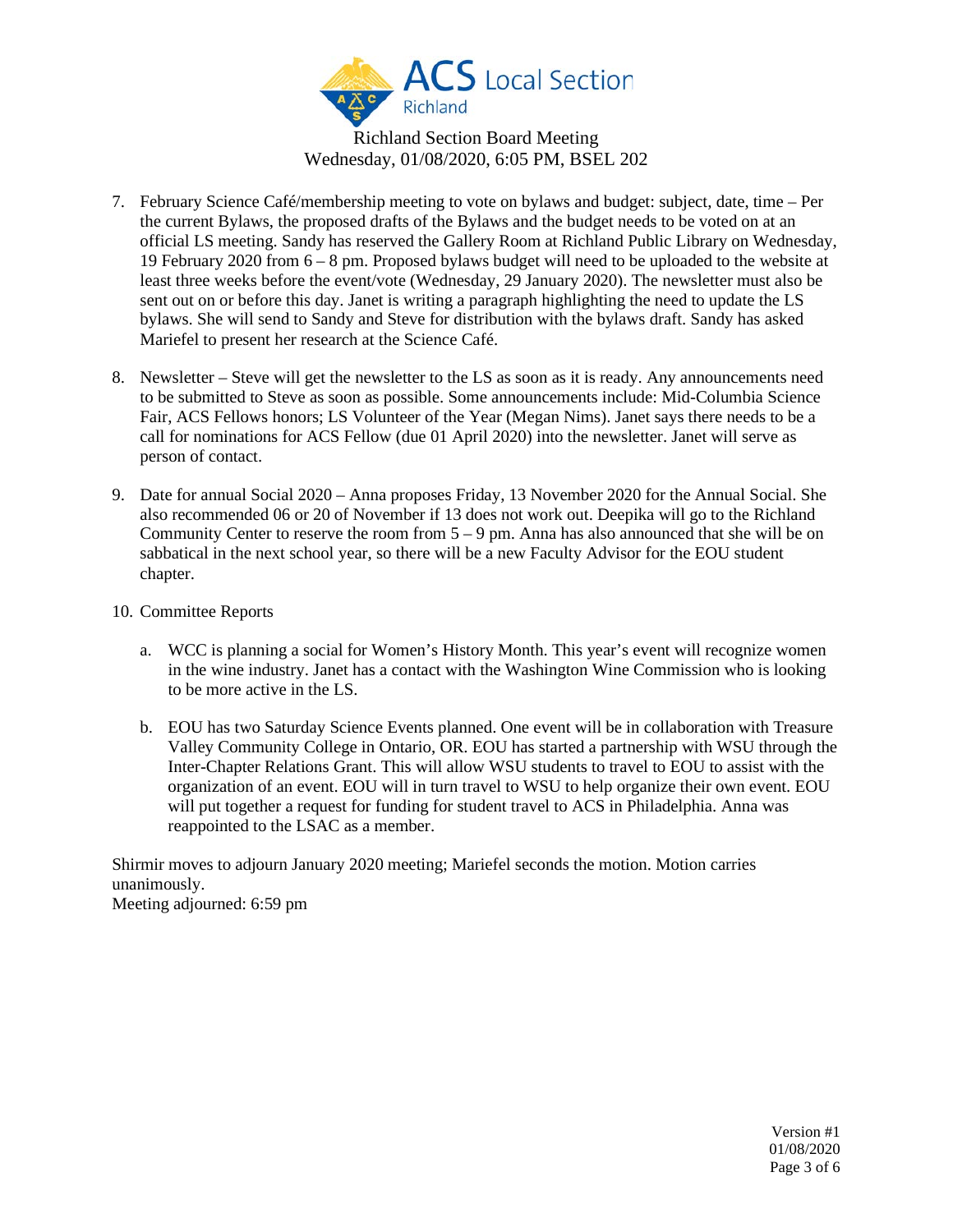#### **ACS Richland Section Treasurer's Report**

12/1/2019-12/31/2019

| <b>Activities</b>           |                            |                           |                    |                                               |  |
|-----------------------------|----------------------------|---------------------------|--------------------|-----------------------------------------------|--|
|                             |                            |                           |                    |                                               |  |
|                             |                            |                           |                    |                                               |  |
| <b>Starting Balance</b>     |                            |                           |                    |                                               |  |
| Savings                     | \$44,965.38                |                           |                    |                                               |  |
| Checking                    | \$16,306.85                |                           |                    |                                               |  |
| Receipts                    |                            |                           |                    |                                               |  |
| From                        | Amount                     | <b>Budget</b><br>Category | Date               | Directed to:                                  |  |
| <b>Interest Deposit</b>     | \$30.99                    | $\,$ 8 $\,$               | 2019-12-31 Savings |                                               |  |
|                             |                            |                           |                    |                                               |  |
|                             |                            |                           |                    |                                               |  |
| Total receipts this period  | \$30.99                    |                           |                    |                                               |  |
|                             |                            |                           |                    |                                               |  |
| <b>Expenses</b>             |                            |                           |                    |                                               |  |
| To                          | Amount                     | <b>Budget</b>             |                    | Date Paid Description; check number           |  |
|                             |                            | Category                  |                    |                                               |  |
| <b>NEOAHEC</b>              | \$500.00                   | 21f                       |                    | 2019-11-15 Girls in Science; 1309             |  |
| Visual Verve Design & Print | \$135.00                   | 16a                       |                    | 2019-11-26 Build ACS Newsletter; 1312         |  |
| Matthew Monroe              | \$64.00                    | 15                        |                    | 2019-12-12 2020 Officer Election runner, 1313 |  |
|                             |                            |                           |                    |                                               |  |
|                             |                            |                           |                    |                                               |  |
| Total spent this period     | \$699.00                   |                           |                    |                                               |  |
|                             |                            |                           |                    |                                               |  |
| <b>Ending Balance</b>       |                            |                           |                    |                                               |  |
| Savings                     | \$44,996.37<br>\$15,607.85 |                           |                    |                                               |  |
| Checking                    |                            |                           |                    |                                               |  |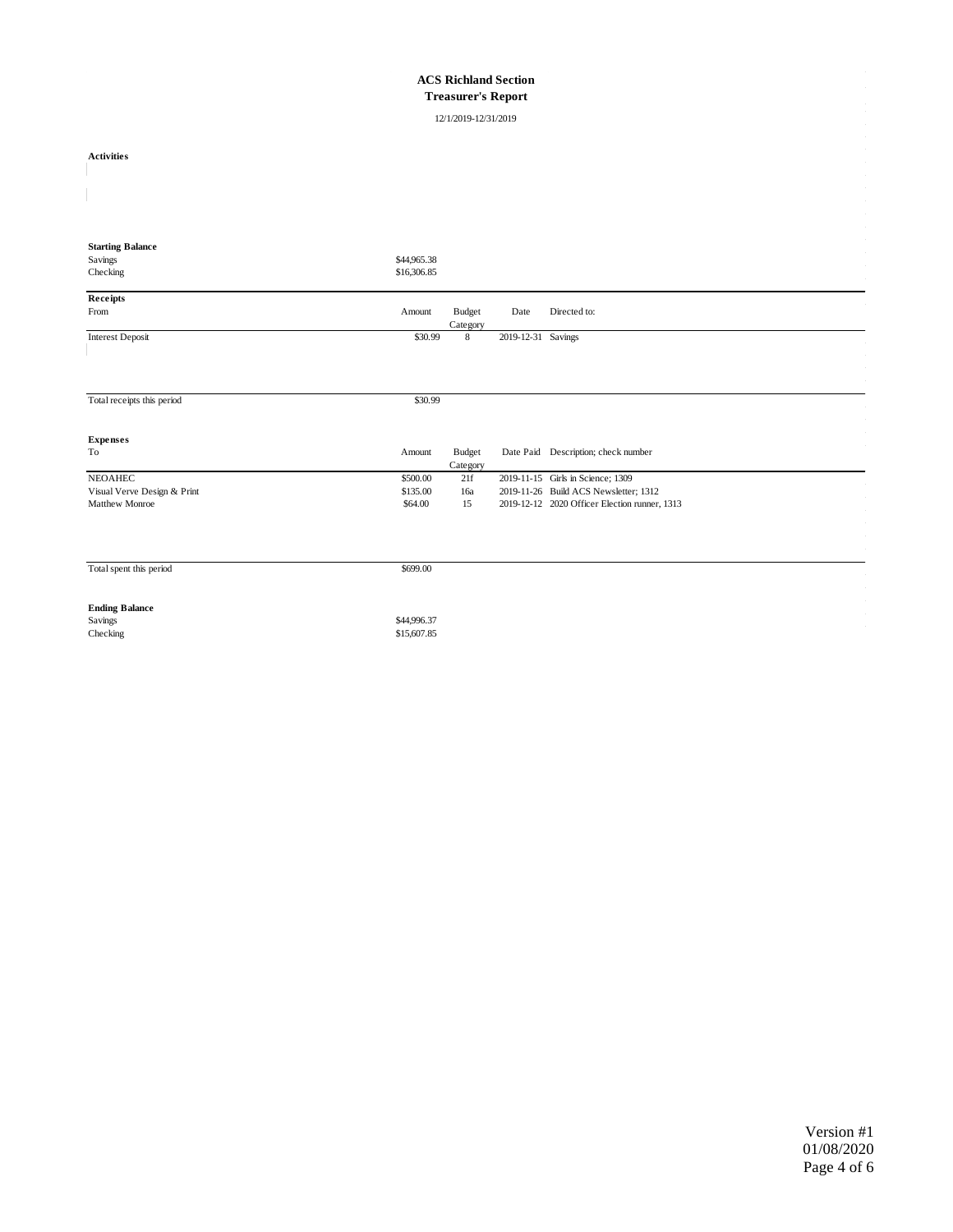|                                                                                                                      |           | 2017 Final 2018 Final | 2019<br>Final | 2020<br>Proposed |  |  |
|----------------------------------------------------------------------------------------------------------------------|-----------|-----------------------|---------------|------------------|--|--|
| <b>REVENUES</b>                                                                                                      |           |                       |               |                  |  |  |
| (1) Annual ACS Allotment (plus dues)                                                                                 | \$8,184   | \$7,805               | \$7,768       | \$7,625          |  |  |
| (2) New member commissions                                                                                           | \$75      | \$0                   | \$15          | \$0              |  |  |
| (3) Donations, contributions                                                                                         | \$0       | \$0                   | \$0           | \$0              |  |  |
| 3a) Bequests and/or trusts                                                                                           | \$0       | \$0                   | \$0           | \$0              |  |  |
| (4) Rebate from ACS for Councilor travel expenses                                                                    | \$2,389   | \$2,457               | \$2,436       | \$2,500          |  |  |
| (5) ACS Awards or Grants received (e.g., IPG, ACS Inter-Chapter Relations Grant)                                     | \$1,050   | \$1,600               | \$2,750       | \$750            |  |  |
| (6) Program revenue (short courses, lecture series etc.)                                                             | \$0       | \$0                   | \$0           | \$0              |  |  |
| (7) Local section dues, affiliate dues                                                                               | \$1,502   | \$1,529               | \$1,186       | \$1,200          |  |  |
| (8) Interest, dividends                                                                                              | \$15      | \$15                  | \$95          | \$100            |  |  |
| (9) Special events and activities                                                                                    | \$0       | \$0                   | \$132         | \$0              |  |  |
| (10) Meals (include total meals in revenue)                                                                          | \$0       | \$0                   | \$0           | \$0              |  |  |
| (11) Other revenue (describe and itemize)                                                                            |           |                       |               |                  |  |  |
| a) AIChE contribution to summer picnic                                                                               | \$0       | \$0                   | \$0           | \$0              |  |  |
| b) Early bird discount for leadership training                                                                       | \$250     | \$250                 | \$250         | \$250            |  |  |
| c) NORM 2018                                                                                                         |           |                       | \$25,964      | \$0              |  |  |
| d) 2019 Strategic Planning Retreat (LSAC grant)                                                                      | \$0       | \$2,000               | \$0           | \$0              |  |  |
| (12) TOTAL REVENUES                                                                                                  | \$13,465  | \$15,656              | \$40,596      | \$12,425         |  |  |
|                                                                                                                      |           |                       |               |                  |  |  |
| <b>EXPENSES</b>                                                                                                      |           |                       |               |                  |  |  |
| (13) Subsidies to subsections, topical groups, or affiliate groups<br>(14) Awards, scholarships, grants, etc.        | \$0       | \$0                   | \$0           | \$0              |  |  |
| a) Travel awards for ACS student members                                                                             | \$3,000   |                       |               |                  |  |  |
| b) HS Teacher Grants                                                                                                 | \$0       | \$2,500<br>\$0        | \$3,500       | \$3,500<br>\$100 |  |  |
| c) Outstanding Teacher Award                                                                                         | \$0       | \$0                   | \$0<br>\$0    | \$100            |  |  |
| d) General Awards                                                                                                    | \$270     | \$168                 | \$0           | \$300            |  |  |
| e) Supplemental awards                                                                                               | \$100     | \$0                   | \$200         | \$200            |  |  |
| (15) Administrative expenses (not including postage, printing, and shipping)                                         | \$0       | \$0                   | \$64          | \$100            |  |  |
| (16) Printing, publications, newsletters, meeting announcements, postage                                             |           |                       |               |                  |  |  |
| a) Newsletter                                                                                                        | \$561     | \$649                 | \$604         | \$750            |  |  |
| b) Public relations                                                                                                  | \$0       | \$0                   | \$0           | \$300            |  |  |
| c) Web update*                                                                                                       | \$0       | \$0                   | \$0           | \$1,000          |  |  |
| d) Miscellaneous                                                                                                     | \$0       | \$10                  | \$358         | \$50             |  |  |
| (17) Local Meetings (include speakers' expenses)                                                                     |           |                       |               |                  |  |  |
| a) Speakers                                                                                                          | \$0       | \$0                   | \$0           | \$300            |  |  |
| b) ACS Picnic                                                                                                        | \$291     | \$224                 | \$294         | \$300            |  |  |
| c) ACS Annual social                                                                                                 | \$891     | \$1,251               | \$1,873       | \$1,800          |  |  |
| d) Science Cafes                                                                                                     | \$35      | \$0                   | \$365         | \$400            |  |  |
| (18) Meals                                                                                                           | \$0       | \$40                  | \$92          | \$200            |  |  |
| (19) Travel subsidies to Councilors                                                                                  | \$2,986   | \$3,071               | \$3,045       | \$3,500          |  |  |
| (20) Travel subsidy and fee for Local Section Leadership Conference                                                  | \$1,764   | \$1,072               | \$1,213       | \$1,250          |  |  |
| (21) Other expenses (describe and itemize)                                                                           |           |                       |               |                  |  |  |
| a) K-12 outreach                                                                                                     | \$50      | \$0                   | \$500         | \$500            |  |  |
| b) Grant (IPG, other ACS grants)**                                                                                   | \$0       | \$0                   | \$589         | \$2,750          |  |  |
| c) NCW                                                                                                               | \$365     | \$412                 | \$375         | \$500            |  |  |
| d) Olympiad                                                                                                          | \$0       | \$0                   | \$0           | \$100            |  |  |
| e) Science Fair and award                                                                                            | \$425     | \$425                 | \$425         | \$450            |  |  |
| f) Girls in Science                                                                                                  | \$500     | \$500                 | \$500         | \$500            |  |  |
| g) Bridging the gap minigrant (communication equipment)**                                                            | \$0       | \$0                   | \$0           | \$300            |  |  |
| h) Diversity Affairs Committee                                                                                       | \$0       | \$0                   | \$0           | \$500            |  |  |
| i) Boy Scouts Nuclear Science Merit Badge                                                                            | \$75      | \$0                   | \$0           | \$75             |  |  |
| j) Earth Day                                                                                                         | \$197     | \$147                 | \$189         | \$200            |  |  |
| k) Project SEED                                                                                                      | \$900     | \$2,500               | \$0           | \$900            |  |  |
| I) Joint society meeting                                                                                             | \$0       | \$0                   | \$0           | \$50             |  |  |
| m) Career fair                                                                                                       | \$2,400   | \$0                   | \$0           | \$0              |  |  |
| n) Women Chemists Committee                                                                                          | \$0       | \$217                 | \$600         | \$600            |  |  |
| o) Expanding Your Horizons                                                                                           | \$0       | \$250                 | \$332         | \$500            |  |  |
| p) Government Affairs Committee                                                                                      | \$0       | \$0                   | \$0           | \$0              |  |  |
| q) 2019 Strategic Planning Retreat                                                                                   | \$0       | \$0                   | \$1,133       | \$0              |  |  |
| r) Kick off Grant for Washington State Chemistry Club                                                                | \$0       | \$0                   | \$0           | \$1,250          |  |  |
| (22) TOTAL EXPENSES                                                                                                  | \$14,810  | \$13,437              | \$16,250      | \$23,325         |  |  |
|                                                                                                                      |           |                       |               |                  |  |  |
| (23) EXCESS (DEFICIT)                                                                                                | (\$1,345) | \$2,219               | \$24,345      | -\$10,900        |  |  |
| *16c We have set aside funding for local section web site makeover to improve our outreach and membership activities |           |                       |               |                  |  |  |

\*\*21b and 21g are related to the expenses incurred in 2020 from grants received in 2019 and prior years.

### Proposed 2020 LS Budget

Version #1 01/08/2020 Page 5 of 6